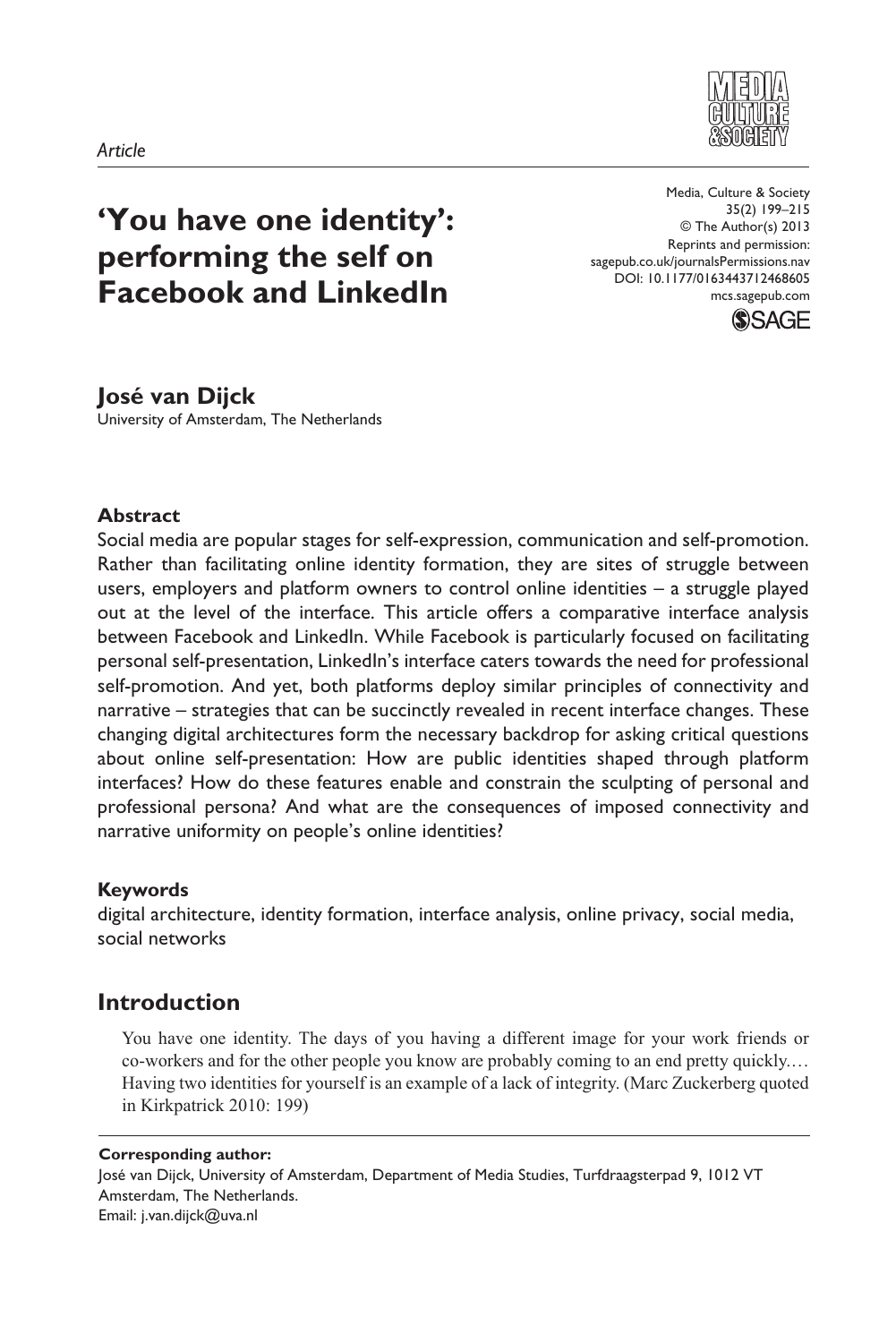Marc Zuckerberg's infamous quips about identity, along with his comments concerning privacy ('an evolving norm'), have raised questions not just about the CEO's personal worldview, but about the ideology that undergirds the world's most powerful social network service (SNS). Facebook and other SNSs favor the idea of people having one transparent identity that they disclose online, releasing habitual behavioral data and personal information in the process of socializing. Platform owners have a vested interest in pushing the need for a uniform online identity to attain maximum transparency, not only because they want to know who their users are, but also because advertisers want users' 'truthful' data. However, the interest of owners may run counter to users' need to differentiate between their various online personas. For most users, there is a distinct difference between one's professional persona, addressed mainly to co-workers and employers, and one's self-communication towards 'friends'. Long before the emergence of online communication, Erving Goffman (1959) theorized self-presentation as a performance; the need for a multiple, composite self has only increased since public communication moved to an online space.

This article will analyze how the struggle between users and platforms to control online identities is played out at the level of the *interface*. Users deploy SNSs for several purposes, and over the years, they have adapted their strategies in online presentation as platforms changed their functionalities. Initially, platforms like Facebook were commonly regarded as a space for (personal) *self-expression* and for making connections between friends. Gradually, users have come to understand the art of online self-presentation and the importance of SNSs as tools for (professional) *self-promotion*. Since each form of self-communication brings along a specific concept of audience, users had to learn how to handle privacy settings and presentation styles accordingly.

Parallel to the shift in users' needs, there has been a shift in the larger online infrastructure through which SNSs operate. In the first stage of their development, from 2002 to 2008, these sites were commonly run as community spaces, primed to facilitate *connectedness* between people. After 2008, most corporate site owners shifted their focus from running community-oriented platforms to monetizing *connectivity* by maximizing lucrative data traffic between people, things and ideas (Van Dijck, 2013). Along with this shift came a change in platforms' architectures; rather than being *databases* of personal information they became tools for (personal) *storytelling* and *narrative* self-presentation. The next section will explain how these shifts are intricately intertwined.

Social media's changing digital architectures form the necessary backdrop for asking critical questions about online self-presentation: How are public identities shaped through platform interfaces? How do these features enable and constrain the sculpting of personal and professional persona? And what are the consequences of imposed connectivity and narrativity on people's online identities? To probe these issues, I will use a comparative analysis between Facebook and LinkedIn. While Facebook is a general social network service, facilitating mostly personal networks, LinkedIn specifically caters for professionals. Both platforms use similar principles of connectivity and narrative to stimulate composite persona displays – strategies that can be succinctly revealed in recent interface changes. In 2011, Facebook introduced the feature Timeline to enforce a uniform presentation style on all its members' homepages. LinkedIn instigated subtle tactics to personalize the public staging of one's identity. Both sites foster the idea of one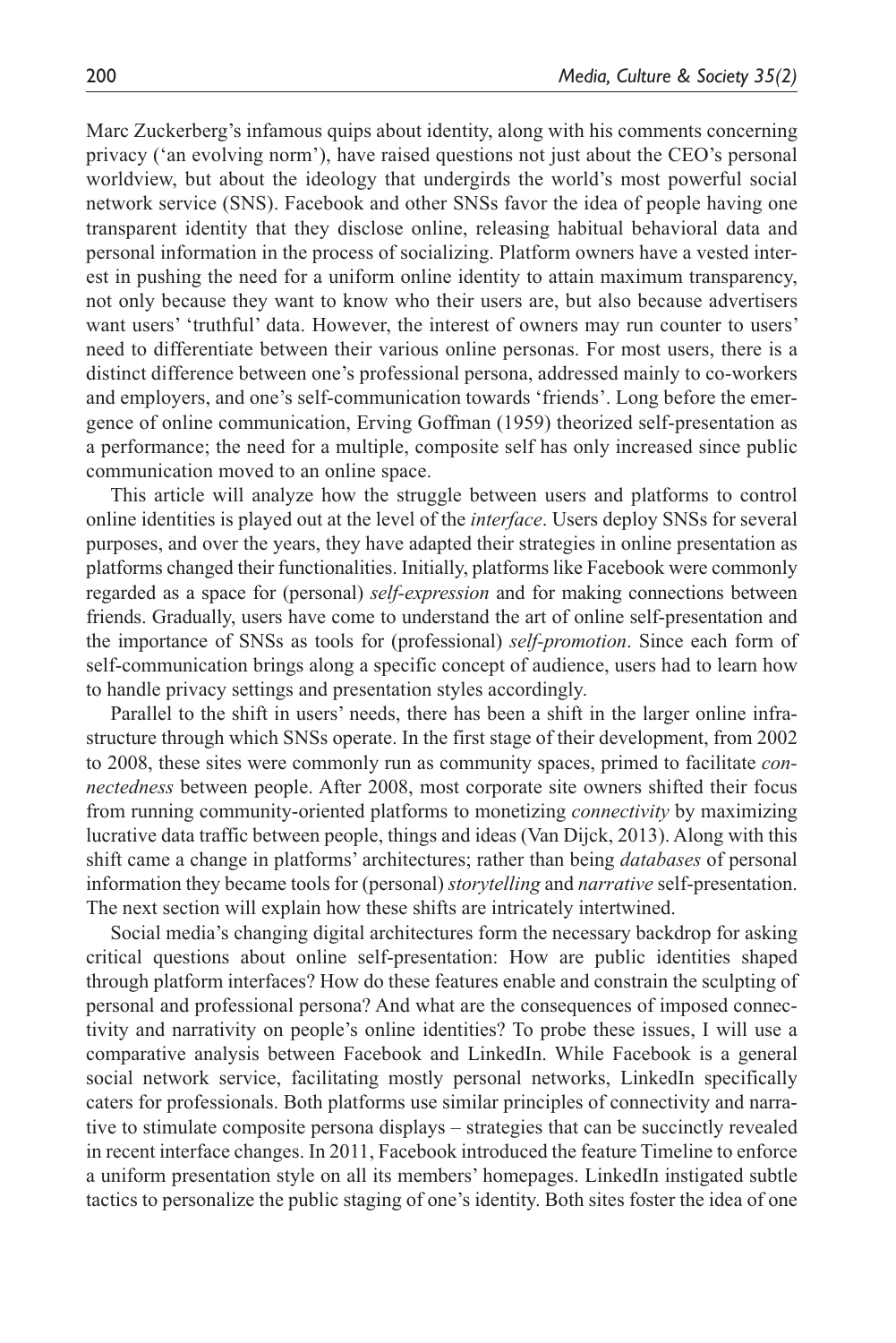uniform or 'idealized' self by integrating the principles of connectivity and narrative in their interfaces.

Considering the immense speed at which SNSs are still growing, the larger concerns underpinning their technological and economic imperatives are systematically understated. What kinds of self-presentation do these sites impose through their interfaces? How are people's online presentations of past performance used to assess their (future) functioning? And what diverging interests – of users, platform owners, and employers – are at stake in the battle to control people's public online profiles? These questions become quite relevant when entering legal and political discussions about privacy and information control. This article attempts to deconstruct the strategies of platforms promoting the online self as a standardized tradable product, and theorizes their cultural implications.

# **Self-expression versus self-promotion; connectedness versus connectivity; databases versus narratives**

In line with Goffman's (1959) theory of symbolic interactionism, self-performance distinguishes between signs *given* naively, unconsciously, and signs *given off* consciously, deliberately. For instance, signs about one's gender or marital status can be given away unintentionally, while talking or chatting, but they can also calculatingly be emphasized or suppressed. Goffman stresses how intentional presentation is a very basic personasculpting strategy, even if naïve or unaware identity displays are always also a part of self-expression (Manning, 1992). When we look at social media platforms, Goffman's multiple levels of identity display come to mind when scrutinizing these sites' interfaces; platform owners use interface technologies to promote unconscious self-expression while also enabling conscious self-promotion. Users of online platforms, for their part, have adapted their strategies over the years, as they became savvier in deploying these new 'technologies of self'.

The emergence of what Manuel Castells (2009) has termed 'mass self-communication' refers to a global system of networked interaction – a system within which platforms like Facebook, LinkedIn, GooglePlus and Twitter offer crucial tools to galvanize the performance of online identity. From the earliest days of social media, platforms were presented as tools for making connections, promoting human connectedness and community building. As boyd and Ellison (2007: 221) observed in 2007, social network sites were about enhancing human relationships that already existed in real life as well as about supporting expansive networks of weak ties. It is important to recall how most social network sites, notably Facebook, started out as 'friends sites' in protected environments such as college campuses. It took two years for Facebook to expand its service to a general global audience, changing the nature of the game for a rapidly expanding user base. As user numbers soared after 2007, a page on Facebook increasingly implied presenting a public persona that could be seen and contacted by users worldwide. Online connections no longer automatically paralleled offline contacts, but favored weak and latent ties. Networked connectedness quickly came to dominate the organization of everyday sociality (Christakis and Fowler, 2009; Van Dijck, 2012).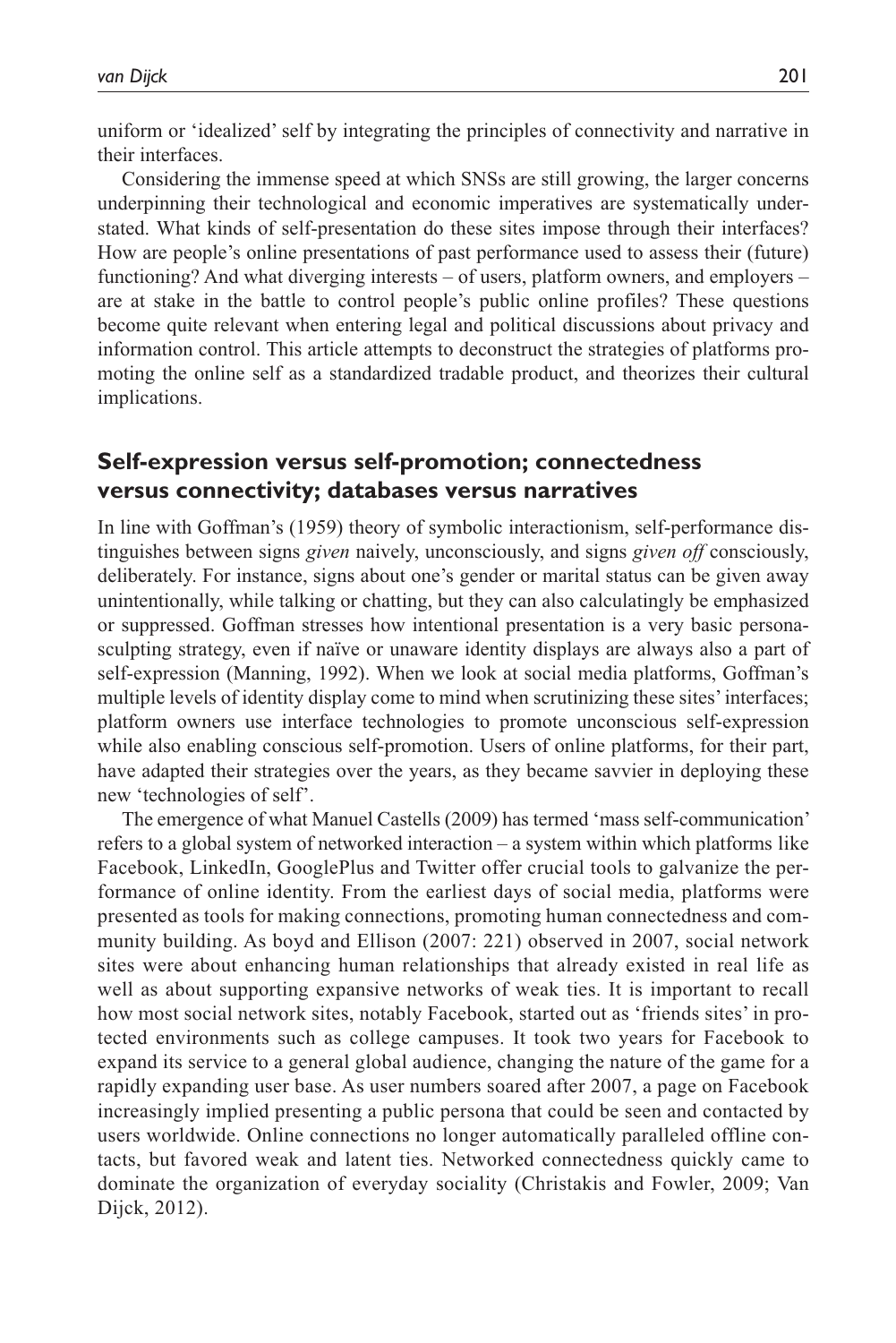Towards the end of the first decade of the millennium, a noticeable change occurred in the organization and architecture of social media platforms, shifting their center of gravity from connectedness to *connectivity*. Key terms denoting routine human social activities – terms such as 'friending', 'liking', 'connecting' and 'following' – rapidly penetrated the discourse of platforms. Interface technologies translate relationships between people, ideas and things into algorithms in order to engineer and steer performance. Most of these buttons tend to register emotional, immediate, and intuitive responses, generally treating them as unintentional expressions of the self, in line with Goffman's vocabulary. Whether or not these responses are truthful or unconscious is disputable, as many automated buttons can also be deliberately manipulated and played by users. However, algorithms, as coded quantifications of sociality, are implemented to trigger as many connections as possible, even though users are still often unaware of the effects they have upon them (Beer, 2008, 2009). Goffman's two levels of conscious and unconscious self-performance are thus newly relevant when it comes to online platforms. While users consciously construct their own profile, platform owners and investors collect behavioral data that users are unaware of creating; data companies are particularly interested in signs of desires and wants, as advertisers need this information for marketing purposes.

Personal and behavioral data, once a mere byproduct of connectedness and online sociality, has now become a valuable resource in the exploitation of platforms. 'Friending' no longer refers to people you know, but people you *may* or *should* know according to an algorithm's computation; 'liking' has turned into a provoked automated gesture that yields precious information about people's desires and predilections. 'Following' discloses and connects people's interests and allows for the detection of trends. The more connections users make to both human and nonhuman entities, the more social capital they accumulate (Ellison et al., 2007). And the more social capital people assign to things and ideas, the more economic capital can be gained from connectivity. The automatic mining of personal and behavioral data is arguably platform owners' most important driver for promoting online traffic; at the same time, standardizing data input guarantees better results. If users' input is channeled through formatted interfaces, it enhances a site's connective potential.

The so-called 'connective turn' in social media platforms is a double-edged sword when it comes to the online performance of self. While gradual interface changes massaged users into presenting their public persona in a standardized way, users have developed a keen understanding of these mechanisms and have learned to exploit these same algorithmic mechanisms for their own advantage. Over time, social acts of self-expression on SNSs quickly began to give way to more conscious acts of self-staging as people's presence and popularity was increasingly measured by their online manifestation. Roughly after 2009, the self turned into an object of marketing and promotion now that connectivity could transform online social value to real rewards in the offline world. Stars and politicians pre-eminently exploit the possibilities of marketing individual personalities as products. Celebrities' self-presentation via Twitter or Facebook exposes the lucrative side of the connective turn: their online personas equal their brands, and the ultimate successful presentation of self is to have millions of followers. From Justin Bieber to Barack Obama, online personas have become an indispensable part of self-branding. In contrast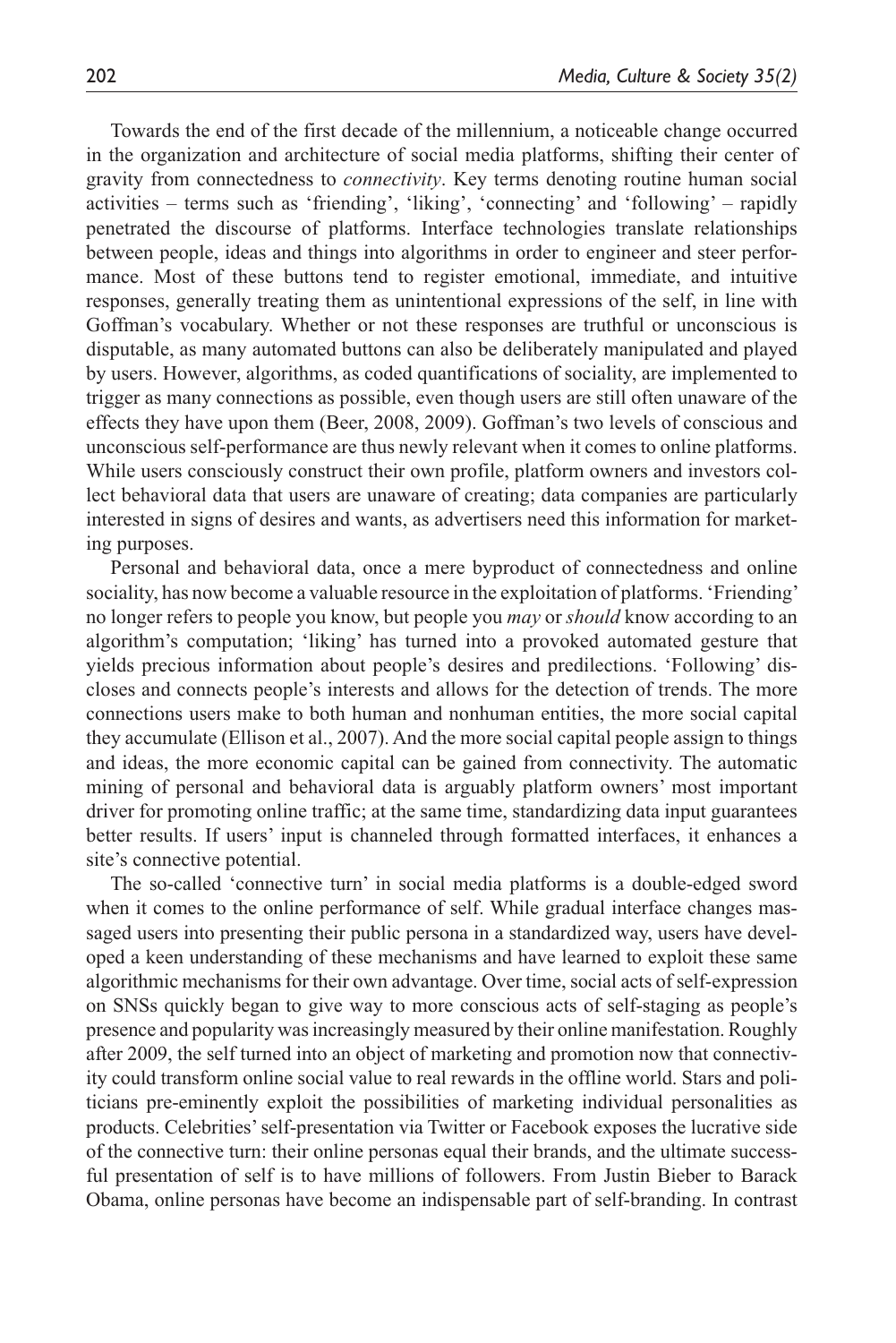to previous public staging by mass media like television, PR teams can now better control their personal messages and maximize their profitability, whether in terms of votes or money. It has become fairly common for people with large followings to take on brand promotion for products or causes. If Madonna recommends particular kinds of shoes to her millions of followers, she cashes in on the connective value of her personal popularity.

Promoting and branding the self has also become a normalized, accepted phenomenon in ordinary people's lives. Following the examples of celebrities' self-promotion, many users (especially young adults and teenagers) shape their online identities in order to gain popularity and hopefully reach a comfortable level of recognition and connectedness.1 Indeed, teenagers have always modeled their self-image after celebrities' exposure through mass media such as television and movies – a phenomenon theorized by British sociologist John Thompson (1995) well before the advent of social media. But with these platforms, common users have gained an instrument for self-promotion that actually pays off. Those users who attain high levels of acknowledgment from their peers are regarded as 'influencers'; they may receive offers from companies to distribute promoted messages (e.g. in the form of messages distributed to people's Walls) and be rewarded materially or symbolically. Online self-promotion is not just for teenagers. Professional adults of all ages manifest themselves online to emphasize their skills and proficiency, hence attracting contacts, contracts, customers, or employers. There are many ways to shape online identities for many different purposes, and, in theory, there are several platforms to choose from – platforms which, over the years, have specialized in catering towards specific functions and audiences: job markets, social markets, dating markets, creative markets and so on.

The 'connective turn' in social media came with a noticeable shift in the organization of platforms from *database* structures into *narrative* structures. In the early years of Web 2.0, new media scholar Lev Manovich (2001) theorized the distinct architectural nature of interactive platforms as databases – organized collections of textual, audio-visual, numerical data supported by a database management system. Unlike previous media, interactive platforms forced users to present information in a nonlinear, non-narrative fashion. Databases do not tell stories with a beginning or end: 'in fact, they do not have any development, thematically, formally, or otherwise that would organize their elements into a sequence' (Manovich, 2001: 218). Instead, he argues, the user interface of digital media relies upon a concept of spatial montage where the retrieval of data is highly dependent on search systems (2001: 322–3).

For the first decade of the 21st century, the dominance of databases over narratives as a new logic of information order was exactly what distinguished digital platforms from other types of communication media. The applicability of Manovich's concept could be discerned in the contingent ordering of data on social network sites, which at the time still centered on users' needs rather than on platform owners' interests. Facebook's interface, as British researcher Garde-Hansen (2009: 141) observed, used to be presented as a database *of* users and *for* users where 'each user's page is a database of their life, making this social network site a collection of collections and collectives'. As a result of the database logic in the visible interface, each user could define the distinctive functionality of his or her profile. For some users, their page presented a personal archive, a way to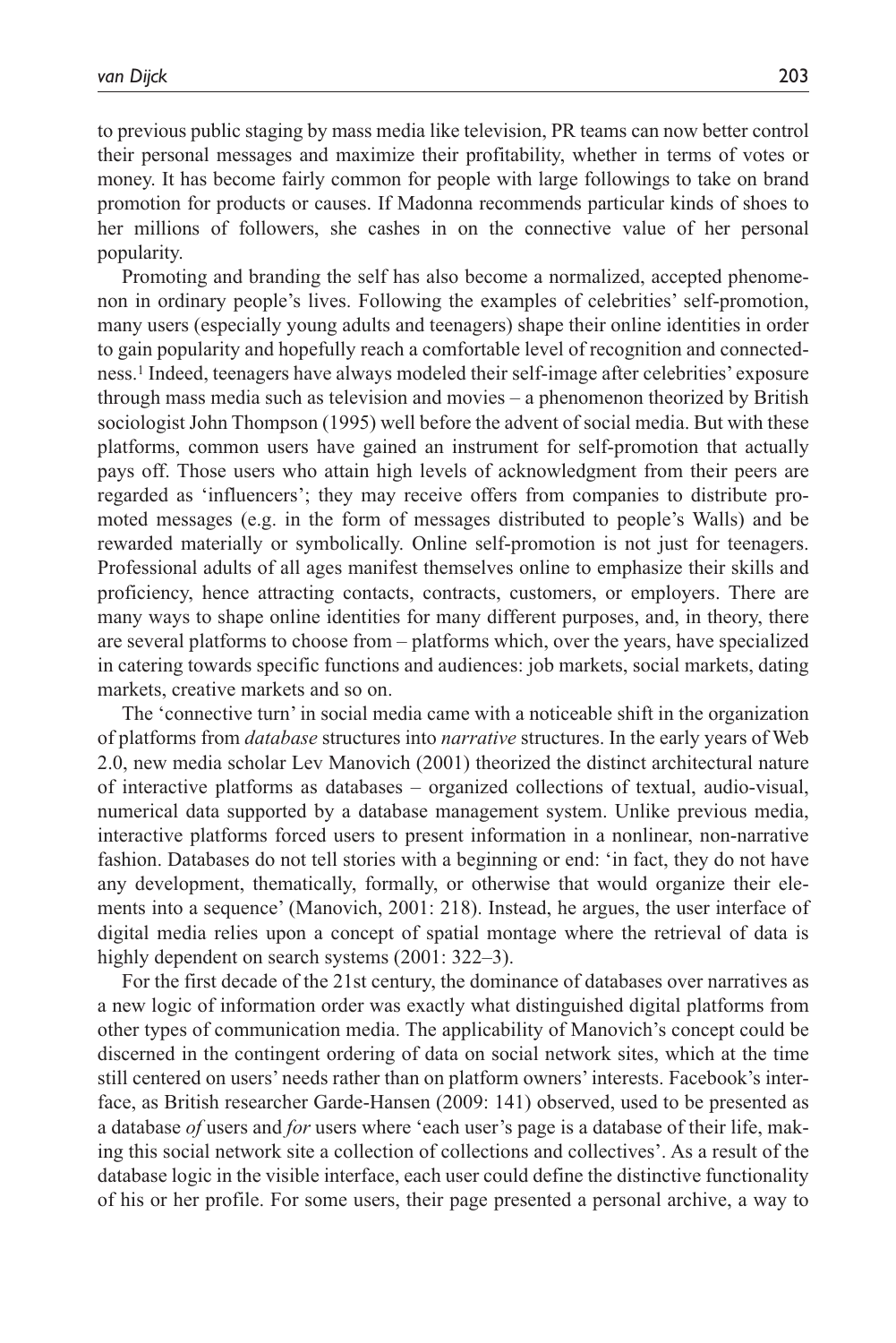share life histories and memories with selected others or open it up to the public at large. For others, SNSs appeared to be a 'stage for digital flâneurs', a place to 'see and be seen' (boyd, 2007: 155). In sum, Facebook and LinkedIn's visual interfaces served users' desires for variable modes of self-presentation, allowing for openness and randomness. Drawing on Manovich's database/narrative opposition, SNSs used to favor a spatialvisual ordering of information over a linear-textual one.

But what happened to database logic in the light of the connective turn and how does this show in recent changes implemented in social media platforms' interfaces? In the next sections, I will analyze recent interface changes of Facebook and LinkedIn, to understand how they smoothly integrate self-expression with self-promotion, connectivity with connectedness, and narrative with databases. Facebook and LinkedIn are the two largest SNSs that have proliferated over the years (Papacharissi, 2009). As their functionality became more focused, their interfaces became more directional, thus channeling users' modes of self-presentation. Whereas, in the early years of social media, there was still a relative freedom in online presentation, platforms like Facebook and LinkedIn have gradually tweaked their interfaces and protocols not just to facilitate users, but also to serve businesses and advertisers. With the recent introduction of Timeline and LinkedIn's interface overhaul, we can see the double shift toward connectivity and narrative.

#### **Facebook's interface after Timeline**

When Marc Zuckerberg introduced the new Timeline feature at a public event, in September 2011, he described it as follows: 'Timeline is the story of your life. It has three pieces: all your stories, all your apps, and a new way to express who you are.' He then continued to explain how Timeline lets you 'tell the whole story of your life on a single page' (Zuckerberg, 2012). The most significant ordering principle of the new interface layout is a vertical bar on the right indicating a chronological order from the present to the past: starting with the most recent months, months are slipping into years when you scroll towards the bottom. The entire left side of the page is filled with events, 'stories of your life' in the form of pictures, posts to friends, music that you like(d), recipes you exchanged, all your likes and pokes, updates, maps of the places you have been, and a lot more. Every single piece of data (text, picture, video, sound) you ever uploaded on Facebook is automatically transferred onto the Timeline upon opening it in the new format – a format that becomes compulsory for every user after it has been rolled out and implemented. But the new Timeline is much more than a glitzy new interface feature: it is a complete architecture overhaul that smartly disciplines its user into combining *self-expression* – in this case memory and emotion – with *self-promotion* in a uniform format.

Timeline's format is organized as a narrative biography, a story chronicling how life has been up to the present day by rearranging bits and pieces uploaded previously. The resulting narrative is a construction in hindsight, a retroactive ordering of life events at one moment in time. Facebook's encoded activity resembles the analogue real-life shoebox experience: people reassembling pieces from their old photo albums, diaries, scrapbook and weblog into one smooth presentation of the past (Van Dijck, 2007). Due to the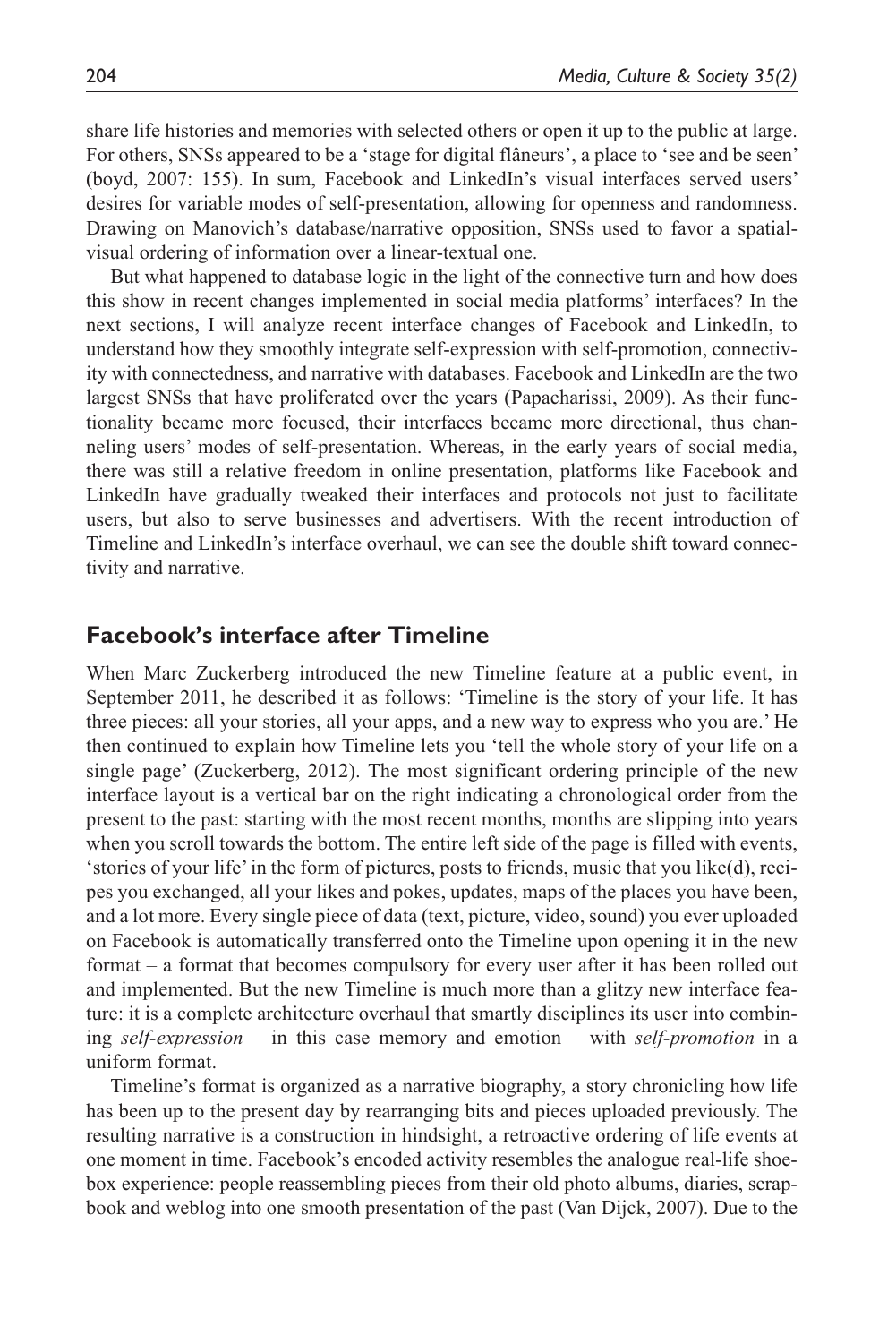Timeline format, all online lives contain the same key ingredients. At the bottom of the Timeline, you are cued to post a baby picture and, as time moves on, standard milestones pass in review: family pictures, school classes, old friends, college years, wedding pictures, honeymoon, (partner) pregnant with first child, baby's first picture, first-step videos, holiday trips and so on. Since few user profiles contained pictures or posts from one's 'pre-Facebook' life – which is 2004 at the earliest – the interface incites users to fill in the gaps and illustrate them with pictures. Memory and emotion are explicitly made part of the Facebook Timeline experience. As one blogger explains:

Years-old memories flashed before me – old friends, old places, things I hadn't thought about in ages. I got sucked back into the past the same way I would have in front of my mother's old cedar chest, a trunk packed full of childhood tchotckes and pictures that holds our family's history. This innocuous social web tool had just made a powerful and convincing bid for more than my information or my time. Facebook was grasping at my emotions by way of my memories, and it was doing a damn good job. (O'Dell, 2011)

Combining spontaneous memories and emotions with consciously released new personal data is exactly what Facebook intended to accomplish by rolling out their mandatory new interface.

However, transforming a database into a narrative requires not only adding new data to already existing content, it also triggers a new awareness of *how* you want your life story be told, *to whom* and *for what purpose*. The *how* question is all about layout and polishing. Timeline's new look is much more picture-heavy than the old interface: the opening image requires a large-size eye-catcher, friends become big pictures, and many posts carry much larger versions of pictures than originally posted. You are asked to emphasize some events by inserting streamers and pictures, thus adding 'highlights' in retrospect. The month-by-month and later year-by-year ordering gives profiles the look and feel of a magazine. Your former profile suddenly becomes the center of a slick publication, with yourself as the protagonist. This awareness involves a number of layout decisions that are heavily steered by the interface's default settings.

The questions *to whom* and *for what purpose* you craft your self-image raise more profound issues of personal and professional branding. When switching to Timeline, all previous posts had automatically been transferred into the chronological preformatted layout. By default, every formerly inserted piece of data was set to 'public' even if you had previously set it to 'friends only'. As the site explains, users received a grace period of seven days to make decisions about their self-presentation (Facebook Timeline, 2011). For those users who take their online profile seriously, the transfer to Timeline implied a balancing act between self-expression and self-promotion. With every piece of data – both new and old – one had to decide to whom to make it accessible: to friends, a wider circle or the general audience. In other words, every post from the past had to be reassessed in terms of current audience and potential effects: if I add a picture of my wedding, will this upset my jealous ex-spouse displayed in the picture? Should the picture of a rowdy student party really be open to the general public if it affects former roommates? Each decision to customize your Timeline implied not only a decision about the (private) reassembling of one's past life, but also a conscious effort at (public) identity shaping.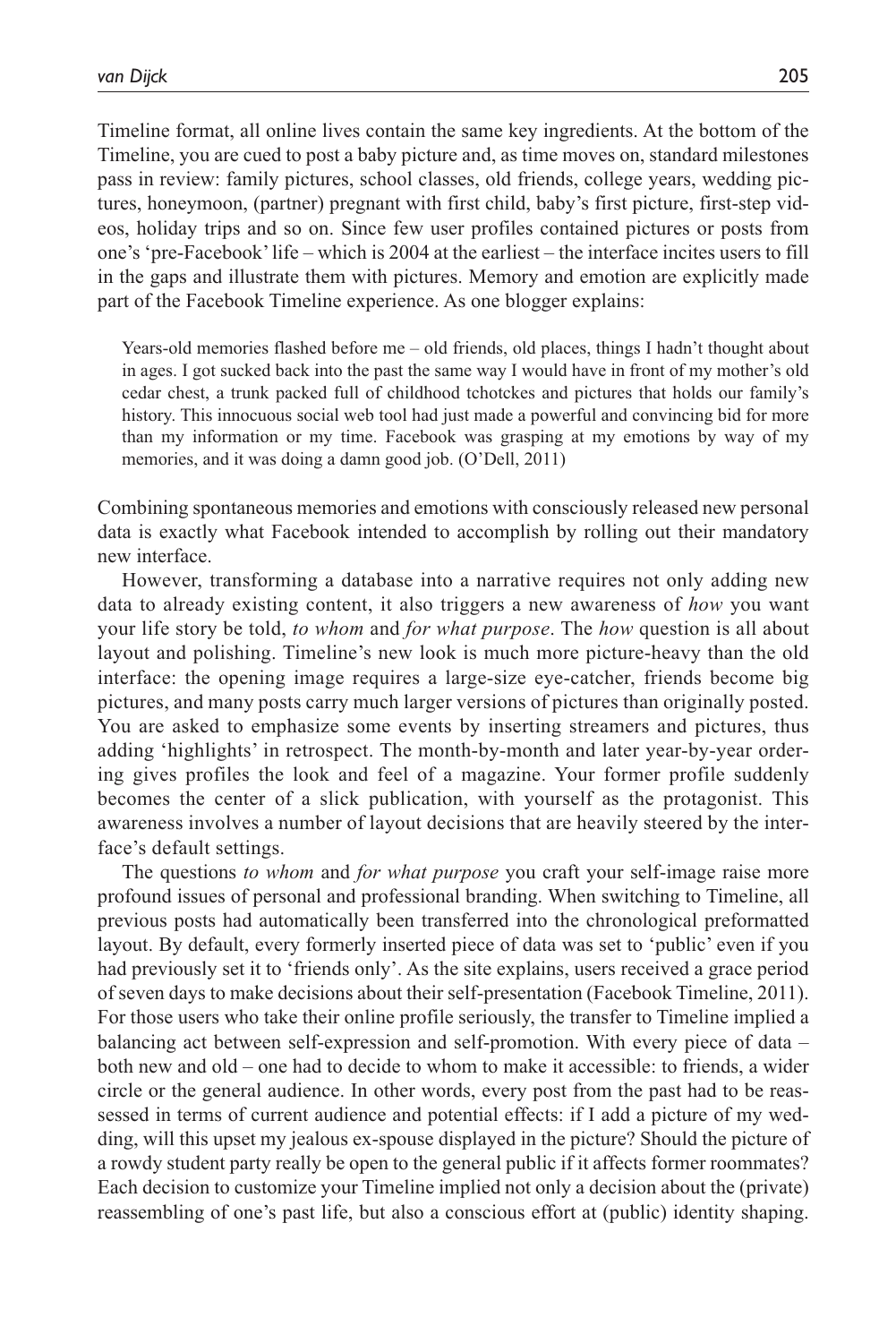Users were forced to combine reflections on self-expression and self-promotion in terms of re-imagining their audience when turning on their revamped Facebook profile.

The introduction of Timeline also exposed the interface as a means of exploiting connectivity in the double meaning of the term. On the one hand, users deploy the new tool to redesign their strategy for self-presentation. As research has demonstrated, Facebook users have gradually become more skilled in the techniques of audience appraisal and personal branding (Marwick and boyd, 2011). For those users who put in the time and effort to really work on their profile, this revamping exercise increased their audienceawareness. On the other hand, Facebook used the new interface layout to increase the platform's control over personal data, since the overwhelming majority of Facebook users lack the necessary interest in or skills to control their privacy settings the way they want them to (Leon et al., 2011). Since Facebook's default settings force users to 'opt out' when it comes to keeping information private, user profiles are likely to have become more public than before the feature was implemented.<sup>2</sup>

Companies, like users, were also expected to switch their presentation strategies from 'sending messages' to 'telling stories'. Narratives are supposedly the lubricant for connecting people to products and products to people. For companies, the idea of driving traffic to a page through ads is *passé*; rather, they were prompted to turn products or companies into stories that can be shared with 'friends'. Social advertising means having ads blend in with the platform's narrative structure. For instance, the insertion of socalled Sponsored Stories into a user's Timeline – posts from 'friends' to your Facebook page that are paid for by business or organizations – is a strategy the company claims to be three to ten times more effective than placed advertisements (Socialite Media, 2012). Companies were thus urged to adjust their ad strategies to Facebook's insidious but rather effective architectural principles.

Making everything social – from ads to apps and from people to companies – means making everything *narrative* as well as *connective*: Facebook's new interface smoothly integrates the two principles. The more people buy into a story, the better the brand is promoted. And yet, the narrative structure of interfaces has not diminished the importance of an architecture based on data and data management. On the contrary, another feature Facebook released simultaneously with Timeline, which received much less attention, was its real-time Page Insight Data. The feature enables marketers to access real-time analytics that measure the effectiveness of their ads moment by moment. Leveraging these insights, companies can make decisions about what works and what does not, subsequently tweaking content in order to optimize their strategies.

The linear, narrative structure dominating the visible user interface not only cajoles more information out of the user but also channels data input into a more uniform format. The introduction of standardized presentation formats on users' homepages benefits the development of apps. Moreover, algorithms work better if input is uniform; by forcing users to encode their information homogeneously, it is easier to automatically detect patterns of behavior and manipulate them. Platform owners are interested in standardization as well as in customization: if personal data are inserted and presented uniformly, it is easier for advertisers to mass-customize and personalize their marketing strategies, while real-time statistics help them keep track of their success.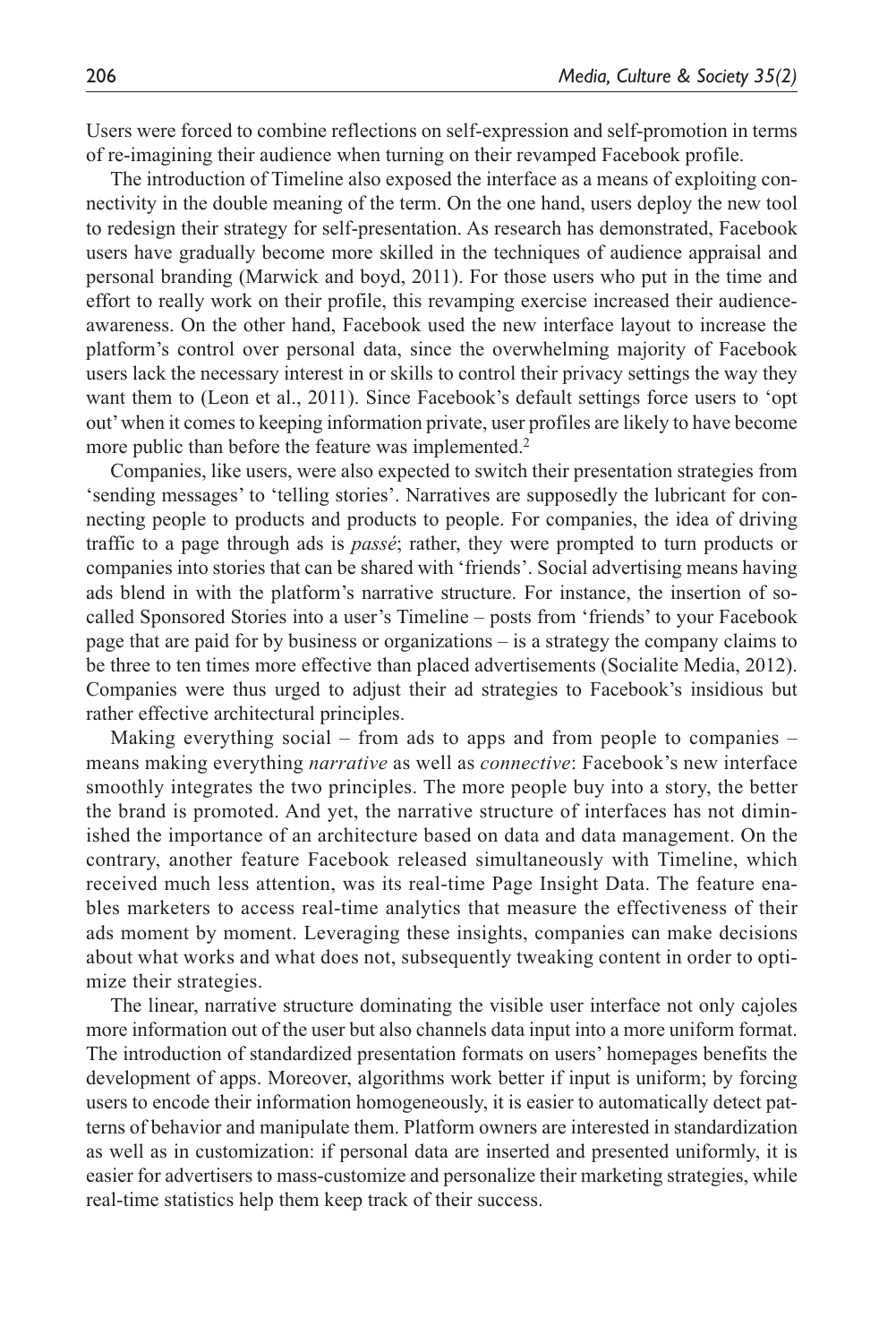What holds for products also applies to people's online self-promotion. Besides presenting themselves on a variety of social media platforms, users increasingly revert to data analytics to measure and evaluate their online visibility and effectiveness. Services like Klout, one of numerous start-ups in online analytics, offer to measure a user's influence across social networks. Taking data from Facebook, LinkedIn, Twitter and a number of other sites, they measure the size of a user's network, the content created, and how often other users interact with that content, resulting in a 'Klout score' between 1 and 100. Individuals with high Klout scores are sought out by companies who offer them free merchandise or money to spread positive publicity. Services like Klout tap into people's desire for connectedness as well as their status anxiety; they also assist a company's exploitation of connectivity by recruiting influencers to sell products. Narrative selfpresentation is hence intimately related to data analytics: whereas algorithms define a quantitative validation of someone's influence, the quality of a person's narrative is what makes her or him a persuasive wheeler and dealer.

The similarities between the online presentation of people and products, individuals and brands, are striking: the same interfaces and tactics apply to both, making them even more exchangeable than before. Facebook's new interface is an attempt at smoothly integrating self-expression and self-promotion, connectedness and connectivity, and narrative and database logics into its uniform interface strategy. Facebook has crept deeper into the texture of life, its narrative principles imitating proven conventions of storytelling, thus binding users even more tightly to the fabric that keeps it connected. At the same time, the site's database logic has everything but vanished; in fact, database and narrative appear to be complementary ordering structures. Connectivity and narrative are two important principles by which platforms and companies galvanize their economic and symbolic currency. Before expanding on the broader implications of the connective turn, let us first look at a platform in which functionality is premised on *professional* rather than personal self-presentation: LinkedIn.

#### **LinkedIn and the professional self**

Jeff Weiner, CEO of LinkedIn, when asked in a 2010 interview to compare the platform to his biggest competitor, replied:

Facebook is largely a social utility platform. LinkedIn is a professional network.… The key distinction is that as a professional you want people to want to know who you are. People are searching for you or people like you whether you like it or not. (in Lapin, 2011)

In contrast to Facebook, LinkedIn's user base is mostly male, comprising generally middle-aged (corporate) professionals in the higher income bracket who are employed by a (large) firm. Of course the site also caters to other users, but the ideal image of a LinkedIn professional immediately stands out when looking at sample profiles. Whereas the site initially facilitated professionals wanting to connect to each other, its founding principle rests on offering recruitment and advertising services to corporations and agencies. With over 130 million members worldwide, LinkedIn is the largest professional matchmaker site in the world.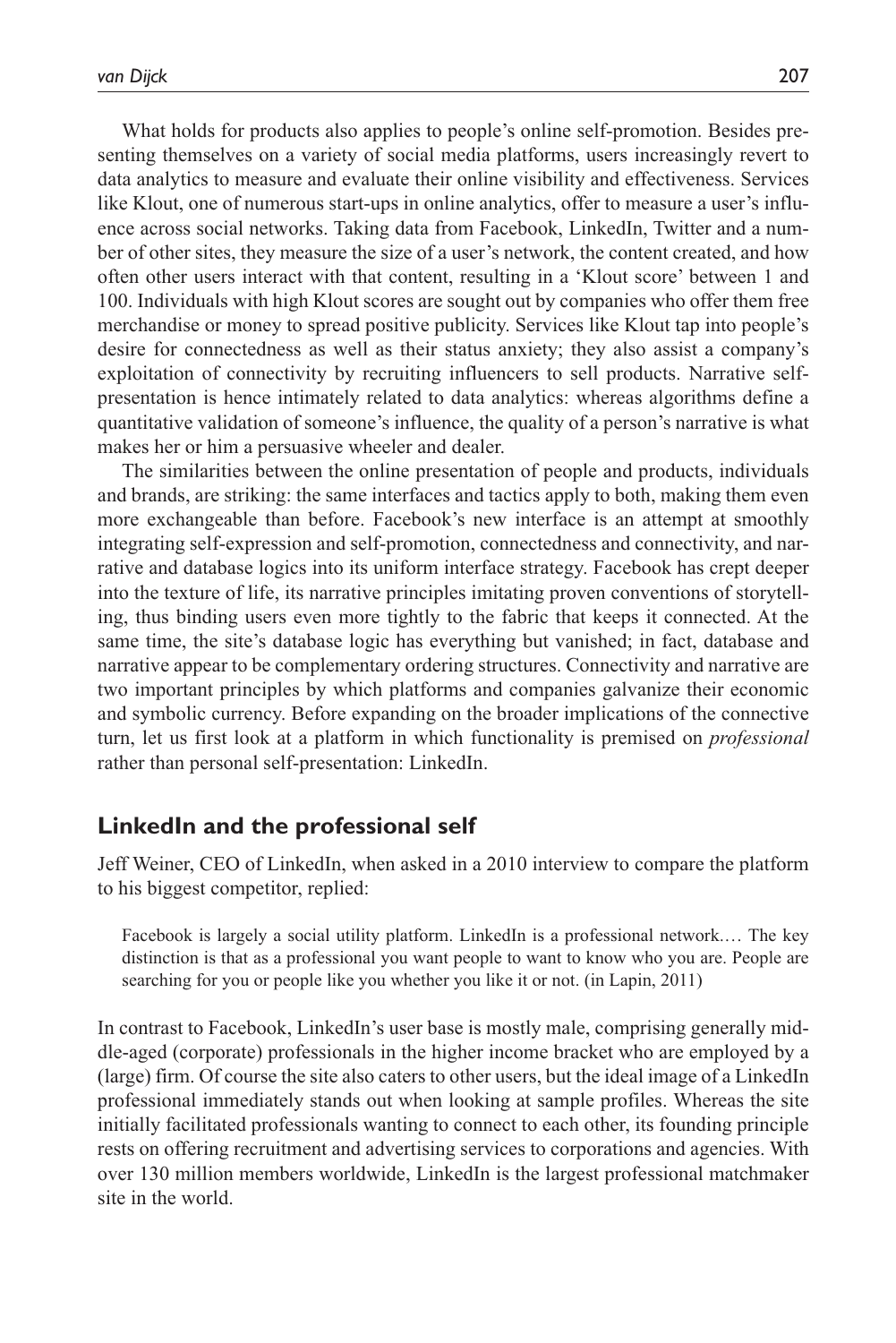Since starting its services in 2003, LinkedIn has regularly modified its interface features to enhance its efficacy. Between 2003 and 2012, users' homepages underwent a complete overhaul from a spatially oriented visible interface to a more narrative one. In the early years, the site's interface centered on facilitating user groups, contacts and discussions between professionals; the homepage looked like a random organization of features such as 'contacts', 'sharing' and 'answers'. Partly in response to Facebook's success, LinkedIn added features like 'newsfeeds' and 'network updates' to boost the site's social networking functions. After 2009, the site noticeably revamped its interface to present professional identities more uniformly and chronologically. With a stronger focus on (personal) content and profile information ordered in a chronological fashion, LinkedIn homepages began to look more homogeneous. In comparison to Facebook's Timeline, LinkedIn's profiles look cleaner and more factual, with only one (formal) picture as eye-catcher and text arranged mostly in the form of lists. Online presentations resemble formatted CVs containing only the most relevant facts on education, current and past positions, as well as former experience. The site explicitly discourages any forms of self-expression or emotional attachments, as these signals might be detrimental to someone's professional image.

Yet, despite its obvious preference for a clean-slated presentation of the professional self, LinkedIn deploys strategies of narrative and connectivity that are similar to Facebook's. Profiles on LinkedIn are a lot more than CVs posted for potential recruiters. It may not be an exaggeration to argue that LinkedIn profiles function as inscriptions of *normative* professional behavior: each profile shapes an idealized portrait of one's professional identity by showing off skills to peers and anonymous evaluators. Not coincidentally, LinkedIn is often nicknamed 'Facebook in a suit', referring to people's typical job interview attire. The narrative nature of self-presentation on LinkedIn, however, is subtler than the style used by Facebook. What features precisely contribute to this narrative professional profile?

LinkedIn asks users not to provide their life story but prompts them to highlight specific skills, thus promoting their strengths. Members are also urged to complete their profile by including two recommendations – statements from people who praise your knowledge and skills. Not providing any statements leaves this feature blank, which makes it seem like you cannot find anyone to endorse you. Parallel to this feature, your professional identity receives a boost from contributing to the Question and Answer space provided by the platform. Every answer provided to questions posed by people in your profession becomes part of your profile, unless you decide to opt out of this feature, which requires a conscious adjustment of privacy settings. However, complying with the Q and A prompt boosts your public image as a skilled worker and a sociable person. As the LinkedIn Learning Center website explains, expertise is measured quantitatively:

Every time the questioner picks your answer as the best, you gain a point of expertise in the category of the question. The best way you can gain expertise is to answer questions in the areas you know. Experts in each area are recognized on LinkedIn: the more points of expertise you gain, the higher you appear on lists of experts. (LinkedIn Learning Center, 2012)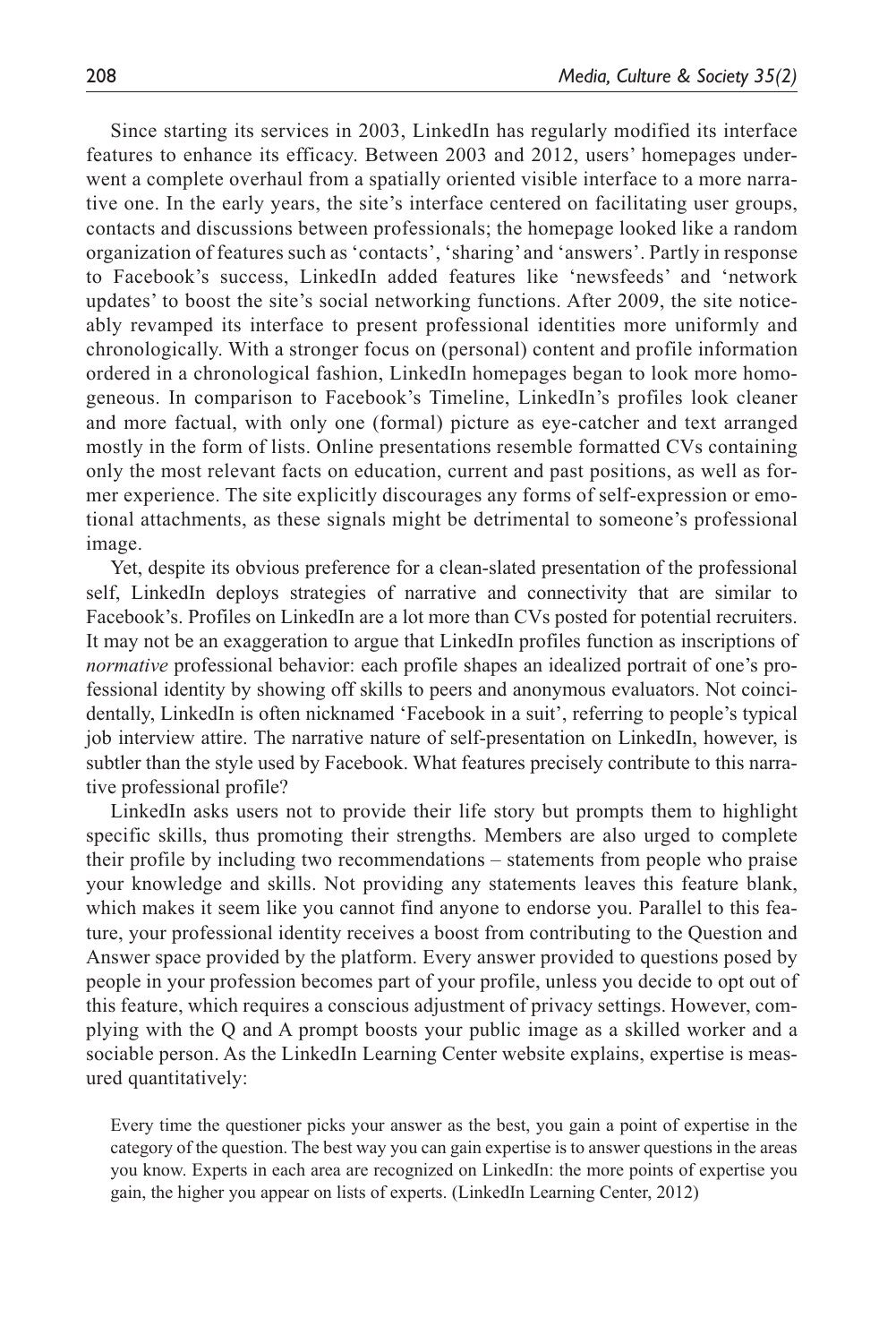By showing off social as well as professional skills, LinkedIn users not only increase their professional value on the job market but may also improve the image of their company. Many companies encourage the use of LinkedIn for communication between colleagues and with outside contacts, sometimes rendering the platform a mandatory in-company communication tool. Enforced use of the tool enhances the public image of a workplace or corporation showcasing ideal employee behavior while simultaneously providing an instrument for employee monitoring.

LinkedIn's management is acutely aware of the mutual shaping of their site's technical architecture and users' behavior. In a 2011 *Wall Street Journal* interview, LinkedIn CEO Jeff Weiner said:

More important are the behavioral changes taking place as a result of that infrastructure, the way in which people represent their identity, the way in which people are connecting with others, and the way in which they're sharing information, knowledge, opinions, ideas, everything. (Raice, 2011)

The presentation of the professional self is fashioned by the platform at the same time and by the same means as the platform shapes professional and corporate images. LinkedIn benefits from both types of accumulated social capital; it smoothly integrates connectedness with connectivity and narrative logic with database analytics. Since its latest overhaul, LinkedIn allows its users to gauge their own professional value by looking at their 'profile stats' – the names, titles and companies of people who look at your profile. According to the site's homepage, profile stats indicate the 'state of your professional brand' and 'let you understand how influential you are by examining the popularity of your profile'. Not unlike Klout scores, profile stats are aimed at upping a user's personal scores; continuous performance data inform the story of the ideally performing employee who is well connected, sociable and skilled – personality traits that go well beyond the straightforward facts of a CV.

The actual value of connectivity for the platform as well as its corporate clients is crystal clear: employee profiles provide essential demographic and professional information for personalized targeted advertising. Moreover, certified influential professionals with excellent stats may be recruited to help promote expert services to selected customers. Recommendations (promoted stories) that come from specialists have more value than recommendations stemming from strangers or non-specialists. LinkedIn's eagerness to push this personalized narrative strategy led to a highly publicized case of user backlash. In August 2011, the platform came under fire for including users' names and pictures of LinkedIn members who were 'following' a company in advertisements for that company, without these users' knowledge. In response to the criticism, LinkedIn anonymized the followers, changing their names into links, e.g. 'three people in your network follow company X', but still used them as recommenders in ads. The platform owners defended their strategy by saying that members approve of social ads, as these are called, as long as their names and pictures are not used without prior consent (Niccolai, 2011).

The dual principles of connectivity and narrative underpin virtually every strategy of the professional network, not only to facilitate people who have already signed up to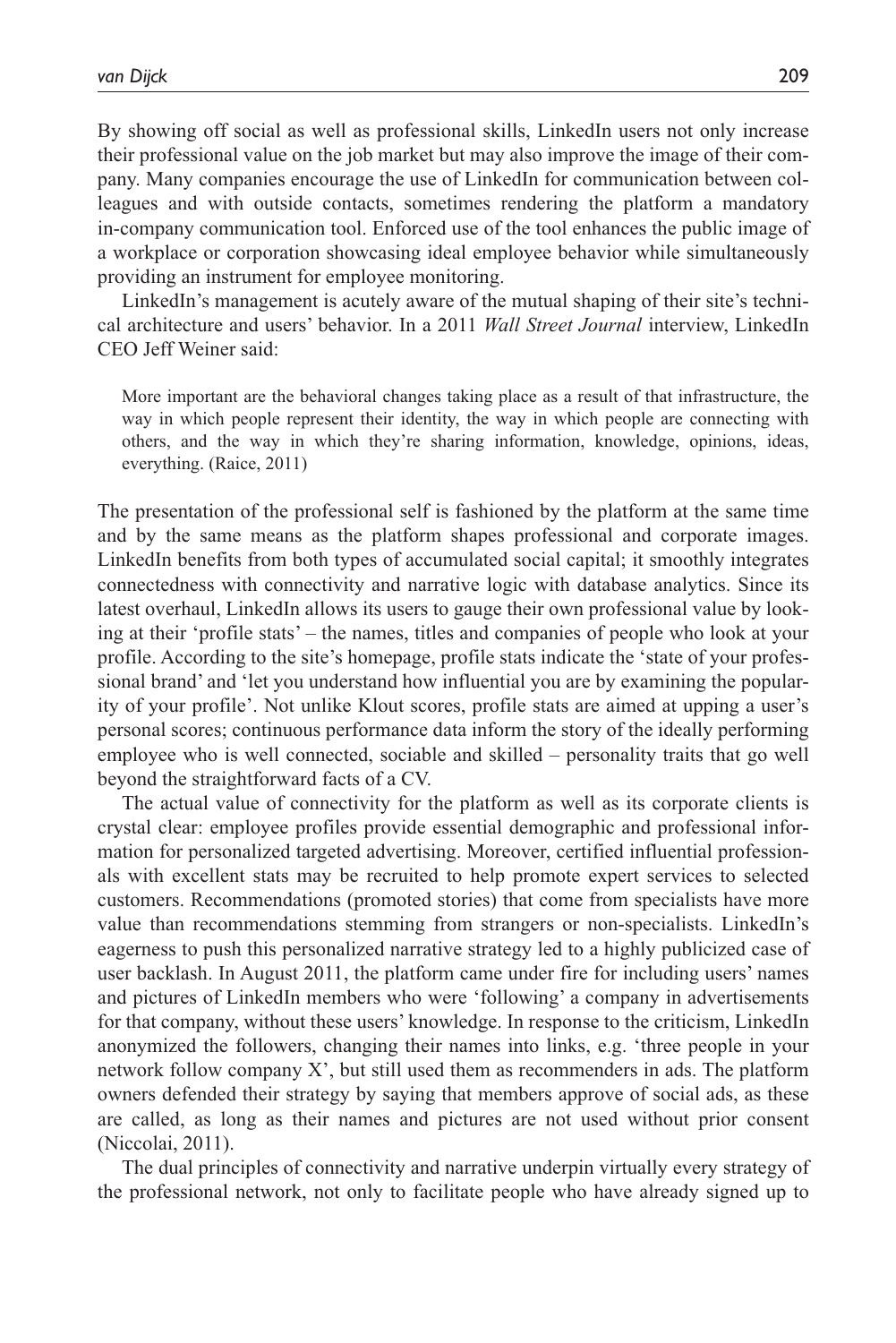LinkedIn but also to recruit new subscribers to the service. One poignant use of the connectivity principle is LinkedIn's feature People You May Know (PYMK), a tab prominently featured on each personal page. Like Facebook, LinkedIn wields this feature to automatically connect users to weak ties (friends of friends) and latent ties: people you may want to know or need to know. In the latest update, this feature has been adjusted to include more and bigger pictures, in response to Facebook's photo-heavy profiles. LinkedIn also deploys the PYMK algorithm to recruit new members for its services: the platform constantly sends out invitations to nonmembers, prompting them to sign up for the service and hook up with the people already part of 'your extended network'. Regular invites and reminders make the addressee feel he or she is the missing link in a professional network of colleagues, former classmates or professional influencers. PYMK reveals the normative nature of platform strategies; the mechanism is closely associated with the offline mechanism of peer pressure, which works among teenagers and young adults as well as among professionals with specific skills and expertise (Quan-Haase and Young, 2010). The feature's algorithmic precision is a poignant reminder of CEO's Weiner's description of LinkedIn as a network where 'you want people to want to know who you are'.

In sum, while LinkedIn's interface features are aimed at a more professional audience than Facebook, both platforms use the same architectural principles of connectivity and narrative to channel users' self-presentations. They also aim at conflating users' need for self-expression with their need for self-promotion. Although Facebook's algorithms and protocols exploit users' self-presentations more openly as a promotional tool for accumulating social capital, LinkedIn's functionality goes beyond its self-claimed ambition as a professional matchmaker and ventures into behavioral monitoring, even if its interface features are subtler in directing the user. Social media profiles, as we can derive from these sites' interface adjustments, are powerful mechanisms to steer and validate personal and professional lives, both inside and outside the workplace. Such observations elicit important questions concerning their ramifications. How are people's online presentations of past performance used to assess their (potential, future) functioning? And what converging and diverging interests – of users, employers, platform owners and advertisers – are at stake in the battle to control people's public online profiles?

# **Facebook and LinkedIn: self-expression, self-promotion or personality assessment?**

Platforms like Facebook and LinkedIn have pushed the art and science of 'mass selfcommunication' to a new level. Their interfaces cajole users into releasing information about themselves, both consciously and unconsciously. Users, for their part, have become increasingly skilled at playing the game of self-promotion, while advertisers and other interested parties, such as (prospective) employers, are getting leverage out of these tools for their own purposes. The power over interfaces naturally resides with platform owners, but they constantly have to balance users' demands with business interests – a struggle that reveals the deeper ideological and economic interest at stake in online identity formation. At the core of this tussle we find three stakeholders: users want to build connections and preferably deploy multiple modes of self-performance aimed at different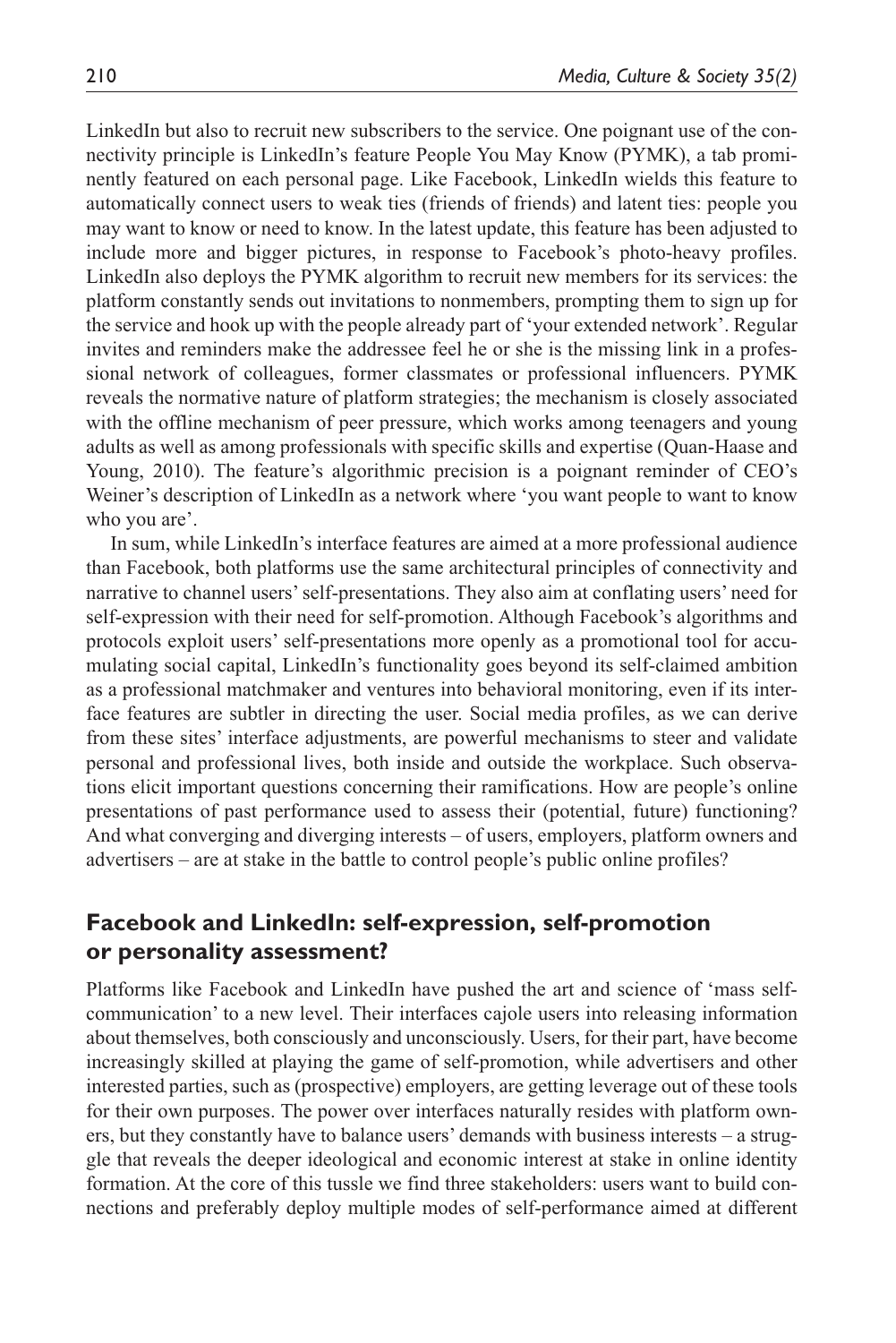audiences; employers seek 'true' information about a prospective employee's behavior and also need SNSs to monitor their employees' online behavior; and, finally, platform owners have a vested interest in uniform narratives to maximize connectivity. All three stakes are rooted in strategic paradoxes: each act of self-performance or personality assessment requires tactical maneuvering and awareness of the power plays involved in the game.

Much in line with Goffman's theory of self-performance, users have various sociodiscursive needs – expressive, communicative or promotional – reflecting the need for different personas and necessitating different addressees. If users' strategic aim is selfpromotion, they shape a consistent picture of their 'uniform public self' across platforms. By keeping up profiles on both platforms, users can deploy Facebook and LinkedIn to present their 'social' and 'professional' selves respectively. Obviously, when looking for a job or building up a career, constructing a consistent personal-professional image is quite important. Many users will try to synchronize their profiles on both sites, even if the interfaces on Facebook and LinkedIn force them to perform different strategies. Facebook engineered its interface as to stimulate self-expression first and self-promotion second, while LinkedIn explicitly focuses on professional performance and experience. But users may also exploit the availability of various interfaces to create partial identities. While using one's Facebook profile to create a leisure-persona (e.g. someone whose personal narrative revolves around vintage cars) one may keep up a completely separate professional profile on LinkedIn (e.g. a high-school teacher in English). A user who posts little (personal) information on Facebook but who keeps up an active profile on LinkedIn makes a statement that he or she cares about keeping his or her personal life private. In their poignant analyses of academics presenting themselves using different platform strategies, Barbour and Marshall (2012) distinguish five main presentation styles each of which caters to a specific form of identity display, illustrating each type with specific examples.

Users arguably have a need for multiple 'stories' about themselves, each story concerning different parts of their identities and addressing a limited audience. Facebook's new layout scrupulously combines the various needs for self-expression, self-communication and self-promotion through one and the same interface. With the imposed Timeline format, users may release more 'social' and personal data than they would like, but it also gives them an instrument to carefully craft their public profile. The fine line between what has also been called 'authentic' and 'idealized' (or inauthentic) self-promotion requires a precarious balancing act (Hernez-Broome et al., 2009), which users are not always aware of or are not always good at. Contrastingly, keeping up multiple personas across platforms may be a powerful strategy for users to 'perform' their identity in a Goffmanesque manner. The intentional strategic use of single versus multiple platforms for self-presentation has scarcely been addressed in empirical research and warrants more investigation.

The second concern – the diverging interests between users, employers and site owners – calls into question how social media sites push for users' 'uniform' online identity while unconsciously steering their behavior. Employers utilize social media sites for recruitment purposes as well as for in-company communication. As recruiters, they want to screen prospective employees – besides scrutinizing a polished CV – for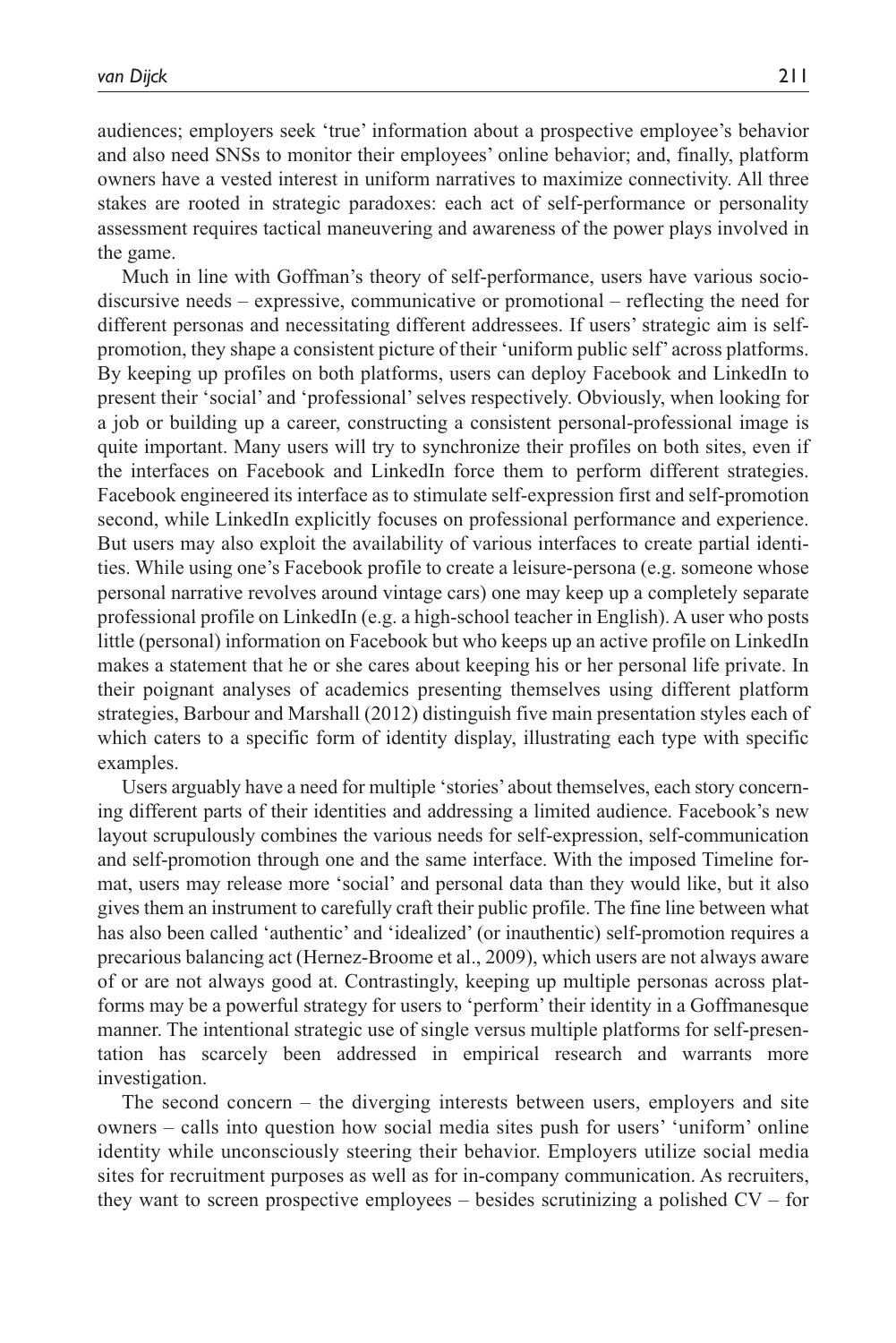signs of self-expression rather than self-promotion. Not surprisingly, employers are well served by a user's multifarious presentation of the self when assessing (prospective) job candidates. A 2011 Reppler survey among 300 hiring professionals showed that 91% of employers somehow screened prospective employees through social networks sites – 76% by looking at Facebook and 48% at LinkedIn profiles (see Swallow, 2011). Even though LinkedIn serves the professional job market with online CVs, employers appear to be more interested in their candidate's 'personal' information released through Facebook. Almost 70% of these recruiters, according to the same Reppler survey, admitted they had rejected candidates on the basis of what they saw on social network sites, mostly because of what they perceived as unlikeable character traits or inappropriate behavior.3 Employers appear particularly interested in personal information even if users intend to keep this private, going as far as to force job seekers to let them access to their Facebook passwords during interviews.4 However, once job seekers turn into personnel, employers are keenly aware of the importance of self-promotion through social media. Platforms like LinkedIn and Facebook can be used to monitor an employee's social behavior and assess his or her professional value – a disciplining strategy that employees are not always aware of and, once alerted to it, may not always like.

Finally, platform owners are keen to commit users to present uniform personas instead of splitting up their online identities through various platforms, which messes up the clarity and coherence of their data. Through a variety of interface strategies, they promote the ideology of having one transparent self or one identity. Protocols like Facebook's 'real name policy' – users are barred from the site if they 'misrepresent' themselves – are justified by the ideology of people having only one 'authentic' identity that is transparent and does not hold secrets. Paradoxically, Facebook's interface recognizes the need for various levels of self-representation addressed at audiences corresponding to different levels of intimacy in its privacy settings. And yet the site's interface effaces this differentiated need for self-expression, promotion and communication by conflating these discourses into one narrative structure. The mantra of people having one authentic or 'true' identity not only bespeaks a conspicuous ideology, playing into the hands of agencies and governments who want to control individuals' conduct, but also betrays a fundamental misjudgment of people's everyday behavior. Ever since Goffman, it is commonly accepted that people put on their daily lives as staged performances where they deliberately use the differentiation between private and public discursive acts to shape their identity. Each construction of self entails a strategy aimed at *performing* a social act or achieving a particular social goal (Van House, 2009).

Both Facebook and LinkedIn appear to be powerful players in the shaping of *normative* behavior. The subtle adjustments of interface strategies over the years show how platforms deploy users' needs for connectedness to stimulate lucrative connectivity, and how they push narrative forms to enhance the traceability of social behavior. Social media profiles, in other words, are not a *reflection* of one's identity, as Facebook's Marc Zuckerberg wants us to believe, but are part and parcel of a power struggle between users, employers/employees and platform owners to steer online information and behavior. Interfaces are important instruments of identity formation whose steering mechanisms (algorithms, protocols and default settings) are inscribed in deceptively simple buttons and innocuous calls for transparency and authenticity (Beer,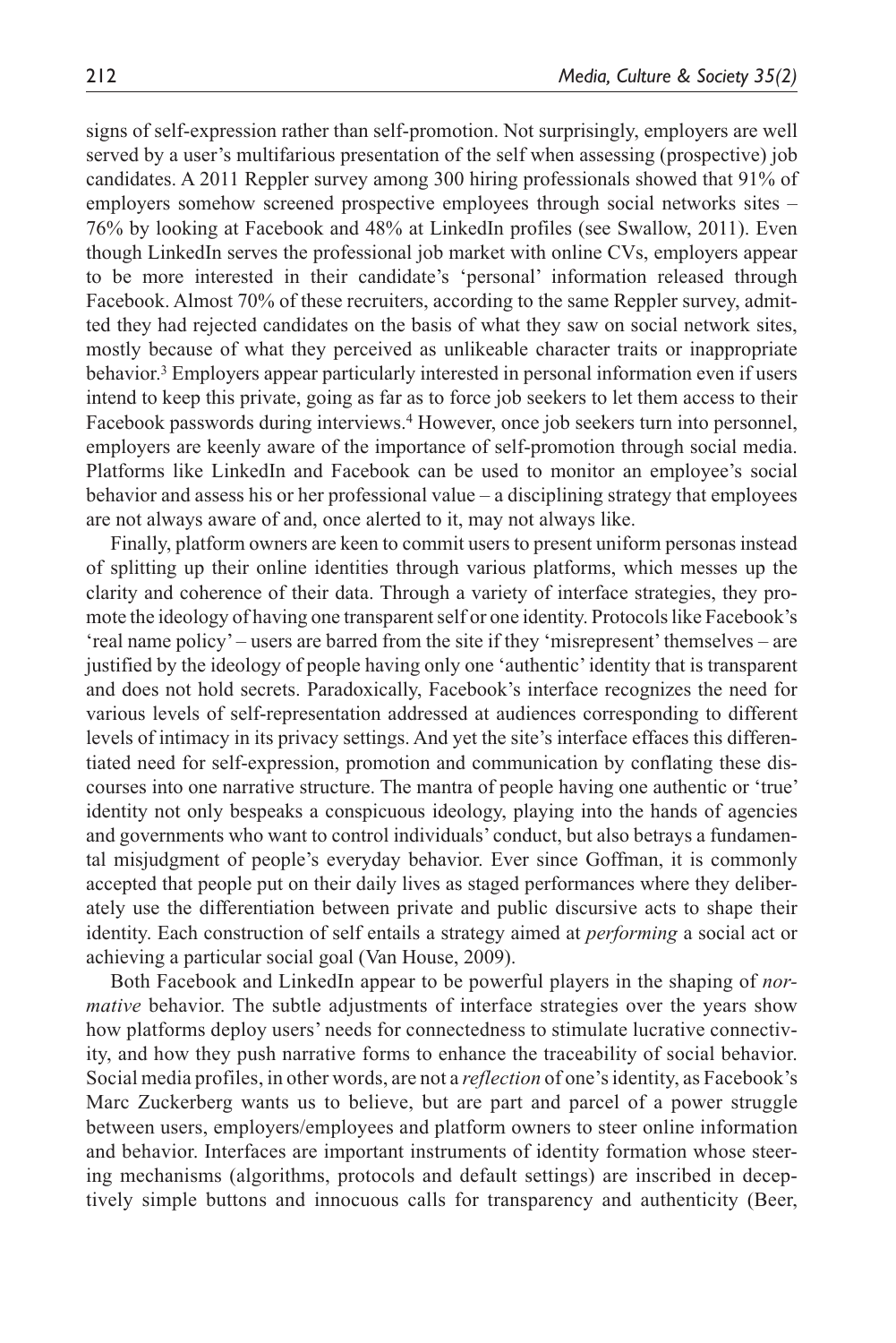2009). The conflation of self-expression, self-communication and self-promotion into one tool, which is subsequently used for personality assessment and manipulating behavior, should raise the awareness of users in their different roles as citizens, friends, employees, employers and so on. After all, social media are not neutral stages of selfperformance – they are the very tools for shaping identities. This comparative interface study is only a modest step towards raising users' awareness and subsequently changing users' attitudes concerning their habitual wielding of these tools.

### **Funding**

This research received no specific grant from any funding agency in the public, commercial, or not-for-profit sectors.

#### **Notes**

- 1. Some psychologists (Mehdizadeh, 2010) have argued that young adults with low self-esteem can be correlated with a greater amount of self-promotional content on their Facebook pages, yet my point is not to prove the psychological effects of social media use.
- 2. According to a user poll by Digital Strategy Consulting in February 2012, Timeline's coercive effect in getting users to provide more personal details caused over 50% of all subscribers to worry about their data; yet few of them are likely to sign off.
- 3. Social psychologists found that online information available on SNSs may be indicators of formal character traits commonly screened in job seeking processes (Kluemper et al., 2012).
- 4. According to a story with interviewed job seekers in the *Sydney Morning Herald* (2012), employers even asked them to reveal their Facebook password during the interview so they could get access to information labeled as 'private'.

#### **References**

- Barbour K and Marshall D (2012) The academic online: constructing persona through the world wide web. *First Monday* 17(9). Available at: http://firstmonday.org/htbin/cgiwrap/bin/ojs/ index.php/fm/article/view/3969/3292 (accessed September 2012).
- Beer D (2008) Social network(ing) sites … revisiting the story so far: a response to danah boyd and Nicole Ellison. *Journal of Computer-mediated Communication* 13: 516–529.
- Beer D (2009) Power through the algorithm? Participatory web cultures and the technological unconsciousness. *New Media & Society* 11: 985–1002.
- boyd d (2007) None of this is real: identity and participation in Friendster. In: Karaganis J (ed.) *Structures of Participation in Digital Culture*. New York: Social Science Research Council, pp. 132–157.
- boyd d and Ellison N (2007) Social network sites: definition, history, and scholarship. *Journal of Computer-Mediated Communication* 13(1): 1–11.
- Castells M (2009) *Communication Power*. Oxford: Oxford University Press.
- Christakis NA and Fowler JH (2009) *Connected. How Your Friends' Friends' Friends Affect Everything You Feel, Think, and Do*. New York: Nack Bay Books
- Digital Strategy Consulting (2012) Available at: http://www.digitalstrategyconsulting.com/intelligence/2012/02/facebook timeline a concern to.php (accessed September 2012).
- Ellison NB, Steinfeld C and Lampe C (2007) The benefits of Facebook 'friends': social capital and college students' use of online social network sites. *Journal of Computer-mediated Communication* 13(1): 210–230.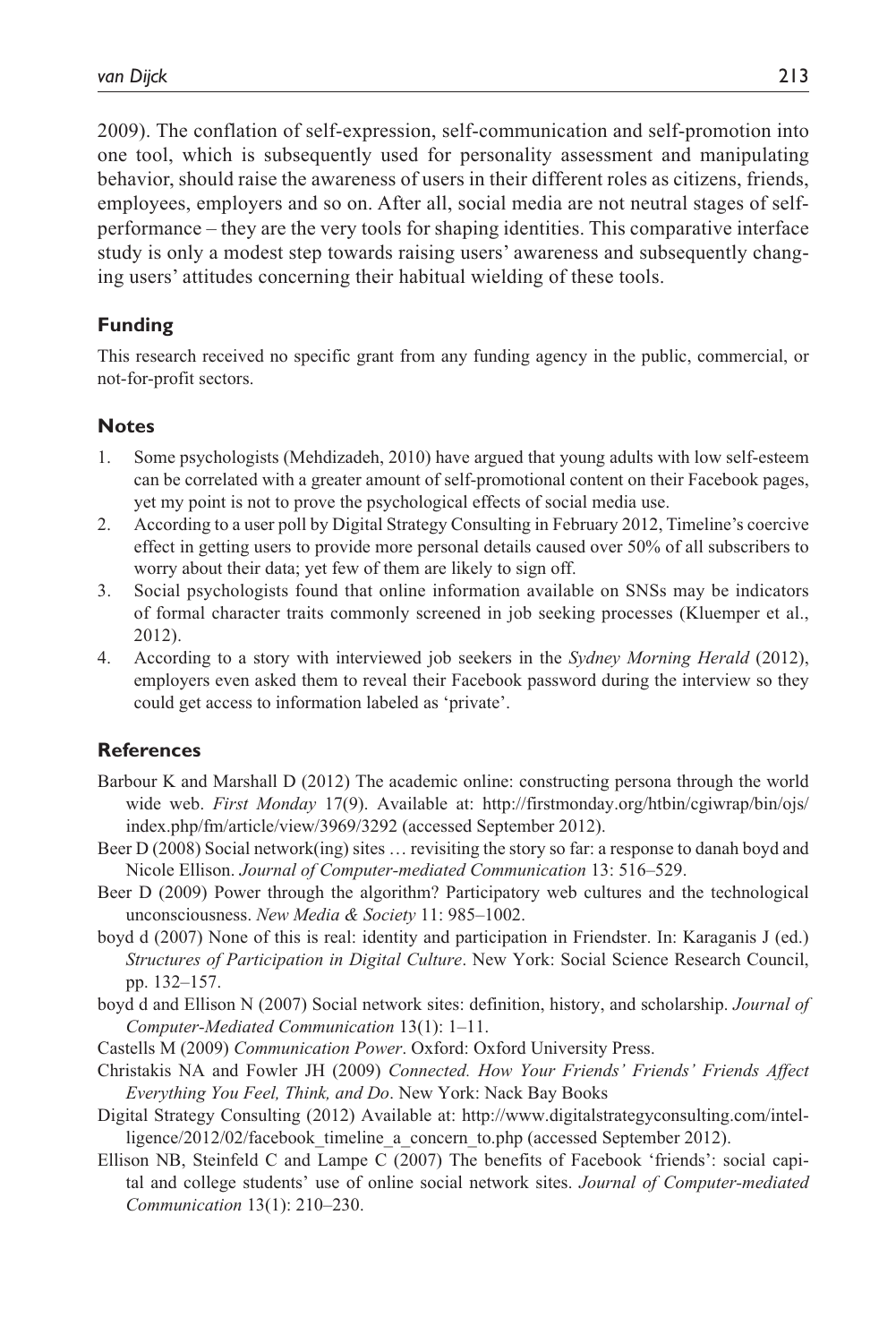- Facebook Timeline site (2011) Available at: http://www.facebook.com/blog/blog.php?post=10 150408488962131 (accessed September 2012).
- Garde-Hansen J (2009) MyMemories? Personal digital archive fever and Facebook. In: Garde-Hansen J, Hoskins A and Reading A (eds) *Save As… Digital Memories*. Basingstoke: Palgrave, pp. 135–150.
- Goffman E (1959) *The Presentation of Self in Everyday Life.* New York: Anchor Books.
- Hernez-Broome G, McLaughlin C and Trovas S (2009) *The Truth about Sucking Up: How Authentic Self-promotion Benefits You and Your Organization*. Greensboro, CT: CCL Press. Available at: http://www.ccl.org/leadership/forms/publications/publicationProductDetail. aspx?pageId=1249&productId=978-1-60491-067-4(LeadingYourself) (accessed September 2012).
- Kirkpatrick D (2010) *The Facebook Effect: The Inside Story of the Company that is Connecting the World*. New York: Simon and Schuster.
- Kluemper DH, Rosen PA and Mossholder KW (2012) Social networking websites, personality ratings, and the organizational context: more than meets the eye? *Journal of Applied Social Psychology* online preview. Available at: http://onlinelibrary.wiley.com/doi/10.1111/j.1559- 1816.2011.00881.x/full (accessed November 2012).
- Lapin N (2011) CEO LinkedIn: the forgotten interview. *CBC NetNet*, 23 October. Available at: http:// www.cnbc.com/id/43135238/LinkedIn\_CEO\_The\_Forgotten\_Interview (accessed September 2012).
- Leon PG, Ur B, Balebako R, Cranor L, Shay R and Wang Y (2011) *Why Johnny Can't Opt Out: A Usability Evaluation of Tools to Limit Online Behavioral Advertising*. Research report CMU-CyLab-11-017. Carnegie Mellon University, Pittsburgh, USA, 31 October. Available at: http:// www.cylab.cmu.edu/research/techreports/2011/tr\_cylab11017.html (accessed April 2012).
- LinkedIn Learning Center (2012) Available at: http://learn.linkedin.com/answers/ (accessed April 2012).
- Manning P (1992) *Erving Goffman and Modern Sociology*. Stanford, CA: Stanford University Press.
- Manovich L (2001) *The Language of New Media*. Cambridge, MA: MIT Press.
- Marwick A and boyd d (2011) I tweet honestly, I tweet passionately: Twitter users, context collapse and the imagined audience. *New Media & Society* 13(1): 114–133.
- Mehdizadeh S (2010) Self-presentation 2.0: narcissism and self-esteem on Facebook. *Cyberpsychology, Behavior, and Social Networking* 13(4): 357–364.
- Niccolai J (2011) LinkedIn to change social advertising preferences in response to privacy criticism. *Techworld* 24 August. Available at: http://news.techworld.com/sme/3296679/ linkedin-to-change-social-advertising-preferences-in-response-to-privacy-criticism/ (accessed September 2012).
- O'Dell J (2011) Once Facebook launches Timeline, you'll never want to leave. In: *VB Social*. Available at: http://venturebeat.com/2011/10/06/facebook-timeline-lessin/ (accessed September 2012).
- Papacharissi Z (2009) The virtual geographies of social networks: a comparative analysis of Facebook, LinkedIn and ASmallWorld. *New Media & Society* 11(1–2): 199–220.
- Quan-Haase A and Young AL (2010) Uses and gratifications of social media: a comparison of Facebook and instant messaging. *Bulletin of Science Technology Society* 30(5): 350–361.
- Raice S (2011) LinkedIn CEO tries to look past valuation, take long view. *Wall Street Journal*, 19 September. Available at: http://online.wsj.com/article/SB10001424053111903895904576546 700522834810.html (accessed September 2012).
- Socialite Media (2012) Facebook Timeline: good for business. Available at: http://socialitemedia. com.au/facebook-timeline-good-for-business/908/ (accessed September 2012).